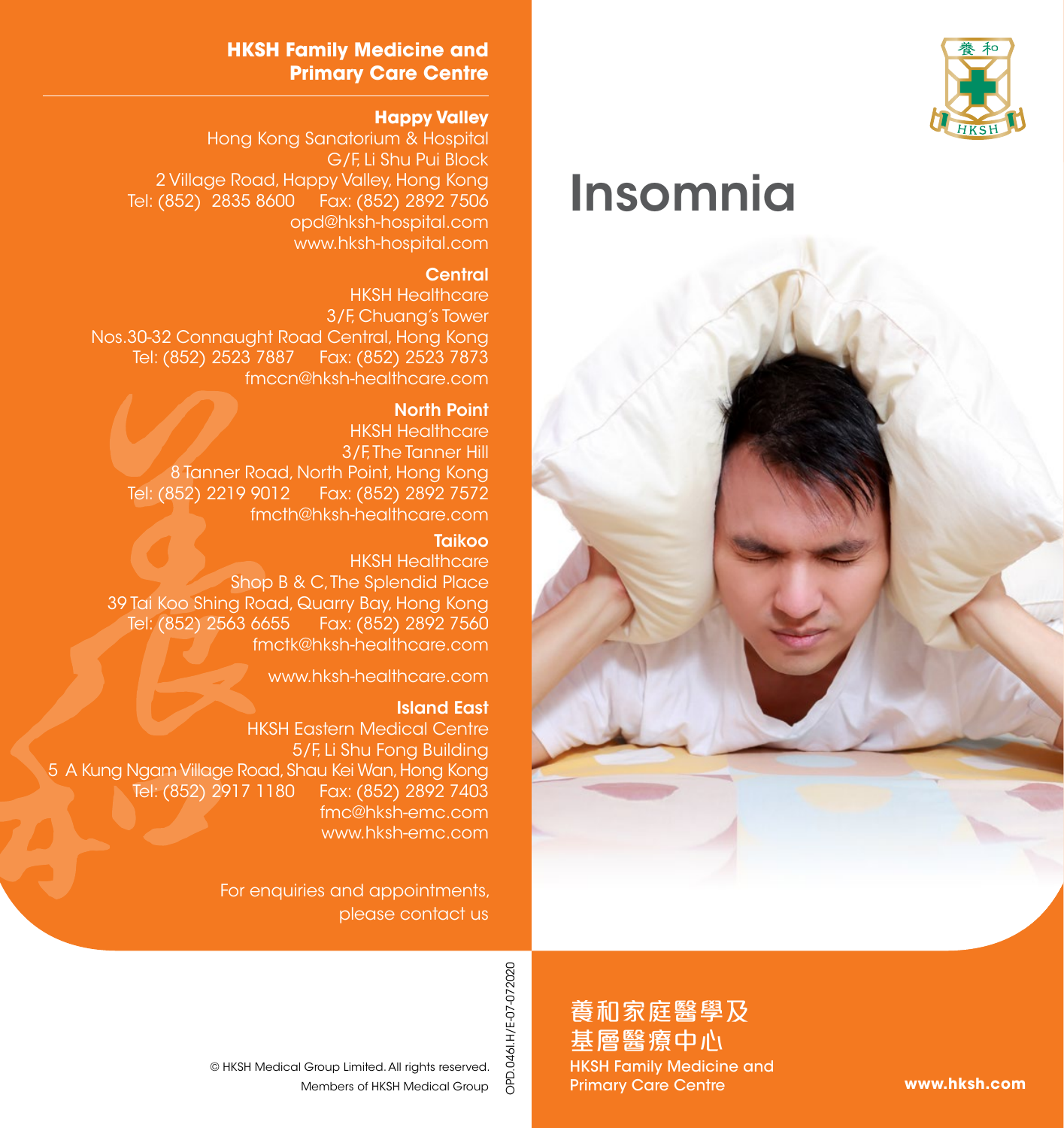## The Importance of Sleep

A good sleep makes you feel rejuvenated and spirited. It also helps restore your biological function and enhance your immunity against diseases. Even if you prefer to be active, busy and productive, make sure you leave enough time to allow your mind and body to rest and get a good night's sleep. Good sleep is greatly rewarding, and will do your brain and body a lot of good.

Chronic insomnia may adversely affect your personal life, physical and psychological well-being.

## What is Insomnia?

Insomnia can be classified as:

- 1. Sleep-onset insomnia, i.e. failure to fall asleep after more than 2 hours in bed
- 2. Nocturnal awakening, i.e. difficulty in getting back to sleep after waking up in the middle of the night
- 3. Poor-quality sleep, i.e. failure to sleep well, feeling tired and unrefreshed upon waking up

According to the American Academy of Sleep Medicine 2005 and the fourth edition of the Diagnostic and Statistical Manual of Mental Disorders, insomnia is defined with the following criteria:

- 1. Poor sleep quality (a subjective perception)
- 2. Persistent difficulty in falling asleep and in maintaining sleep
- 3. Difficulty in sleeping for 3 nights or more in a week
- 4. Sleeping problems lasting over 6 months
- 5. Distress due to insomnia
- 6. Adverse impact on work, study, social life, etc.

## How Common is Insomnia?

There are numerous studies conducted on insomnia in the US and the UK. Despite discrepant findings, all studies point to the same conclusion that one third of the population may be suffering from insomnia. The prevalence of insomnia in Hong Kong may look mild by comparison, yet recent studies showed that insomnia should not be taken lightly. According to a large-scale study conducted by The Chinese University of Hong Kong in 2002, 12 in 100 locals suffered from long-term insomnia. Another study conducted by the Department of Health in 2008 indicated that about one fifth of 2,000 respondents had poor sleep about two to three times a week in the month prior to the interview. A collaborative study on the epidemiology of insomnia was conducted by The University of Hong Kong and The City University of Hong Kong, which showed that on average 40% of the population had sleeping problems at least once a week over the past month.

#### Nature of Sleep

Muscles relax and brain activity slows down during sleep. Rates of respiration and heartbeat decrease, and body temperature drops. Reduced brain activity brings about changes in brain wave patterns, whose frequency, as demonstrated by electroencephalography, varies with the depth and stage of sleep. Brain wave pattern changes from alpha to theta, with emergence of sleep spindles and K-complexes as sleep deepens. With delta pattern, one is soundly asleep and all physiological activities, e.g. respiration, heartbeat, oxygen consumption, blood pressure, etc. will reach its lowest level. During this stage, one may become indifferent to the surroundings. In the terminology of somnology, this is referred to as Non-Rapid Eye Movement (NREM) sleep. In contrast, short periods of Rapid Eye Movement (REM) sleep, or the dreaming stage, will emerge in between NREM sleep during which one's brain becomes active with increased heartbeat and oxygen consumption.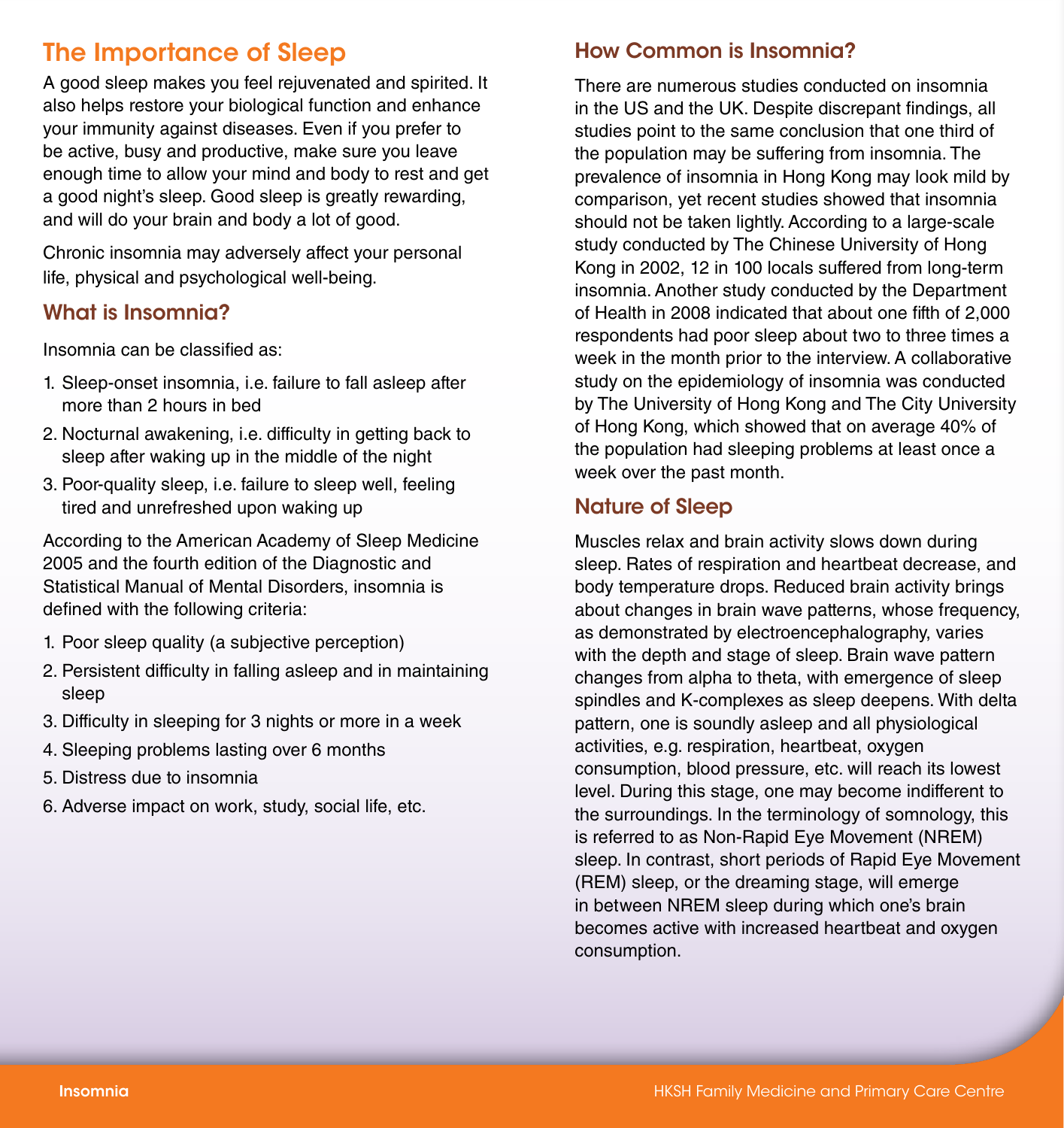

## Causes of Insomnia

Sleep quality is related to the following factors:

- 1. Poor daily habits
	- Diet: Eating too much or starving, consuming caffeinated beverages (such as coffee, tea and soft drink) or alcohol, smoking
	- Exercise: Strenuous exercise before sleep may lead to delays in falling asleep
	- Medication: Use of steroids, pseudoephedrine, etc.
- 2. Environmental factors

General comfort level, which is influenced by noise at home, room lighting, temperature, suitability of mattress, etc.

3. Stresses

Daily life hassles: Short-term insomnia arises when a person is under pressure from changes in life, e.g. life events such as marriage, moving home, job change as well as transitions in interpersonal relationships. Insomnia should subside as soon as such changes and worries are resolved.

- 4. Physical discomfort or diseases
	- Endocrine disorder, e.g. Thyrotoxicosis
	- Cardiac problems such as Congestive Heart Failure, Arrhythmia
	- Sleep disorders, e.g. Sleep Apnoea
	- **Menopause**

Physical symptoms include:

- Itchiness
- Tinnitus
- Nocturia, e.g. Prostatism
- Musculoskeletal pain
- Nocturnal cough, e.g. Asthma, Bronchial Hypersensitivity
- Nasal obstruction or Post-Nasal Drip Syndrome in people with allergy
- Nocturnal leg cramp
- 5. Emotional disorders
	- Anxiety disorder (including Generalized Anxiety Disorder, Obsessive-Compulsive Disorder, Panic Disorder, Post-Traumatic Stress Disorder, etc.)
	- Depression (including Major Depression, Bipolar Disorder, etc.)
- 6. Unreasonable expectation or belief about sleep Short-term insomnia may become chronic if not handled properly, e.g. you may become obsessed about sleep, take frequent naps due to daytime tiredness, go to bed too early, feel tense and panicky about sleeplessness or not having a good night's sleep. Chronic worries may render you less able to fall asleep.

In serious cases one may become "hypnophobic", which means being obsessed with and feeling panicky about whether one is indeed asleep throughout the night, or entertaining unrealistic thoughts about sleeping such as "I must sleep for 8 hours, or I will not be able to handle the job tomorrow" or "I will get really sick or even crazy if I cannot sleep well tonight". Anxiety and tension may further lead to physical symptoms which interfere with your sleep, leading to long-term insomnia or other emotional problems that can adversely affect your daily life.